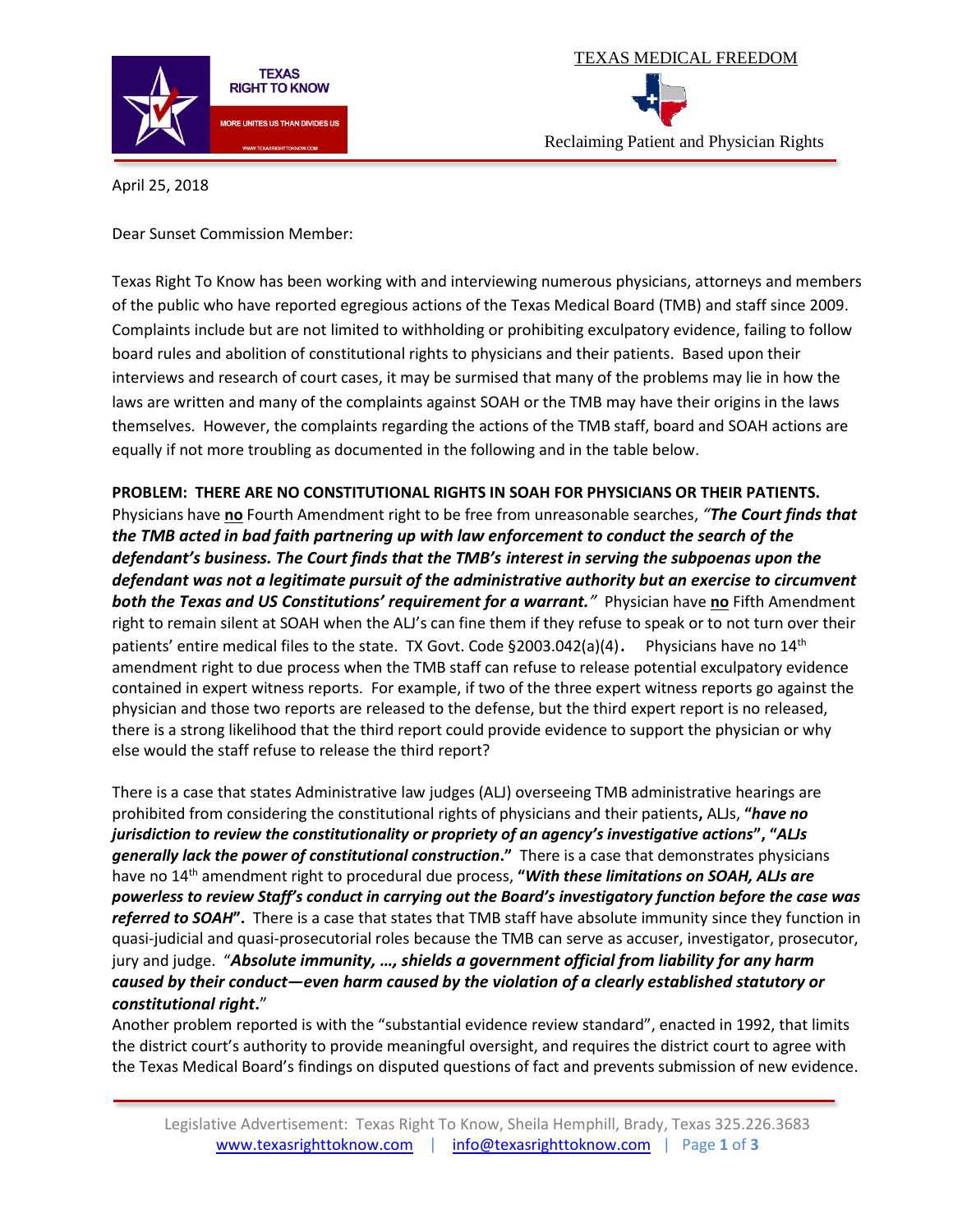



Even the respected national media outlet (WebMD) has openly debated whether medical board proceedings are biased "kangaroo courts" with the TMB being labeled as "one of the worst". U.S. Chief Justice Roberts warned of "the danger posed by the growing power of the administrative state cannot be dismissed."

When licenses can be revoked by a process that does not afford procedural due process where Constitutional rights are upheld, that equates to a taking of personal property.

**SOLUTION**: Change the current insufficient substantial evidence review standard to provide for *Trial de novo* where the district court appeal will be before a real judge, a real jury with complete evidence. Trial de novo review of TMB decisions functioned well as the standard in Texas for decades prior to being changed in 1992 to the current substantial evidence review standard. District courts have competently determined standard of care issues for decades in malpractice cases and therefore are competent to determine standard of care issues in TMB cases. Trial de novo review of administrative agency decisions is explicitly permitted under Texas law and allows a district court to try "anew" orders issued by the TMB and permit sufficient judicial checks and balances against mistaken or unjust decisions by the TMB. TX  $\text{Occ}$ . Cod. Sec. 164.009. JUDICIAL REVIEW. A person whose license to practice medicine has been revoked or who is subject to other disciplinary action by the board may appeal to a Travis County district court not later than the 30th day after the date the board decision is final. **The appeal shall be a trial de novo review.**

## **PROBLEM – NO OVERSIGHT OR PROTOCOL TO PLACE CONFIDENTIAL COMPLAINT AGAINST THE TMB.**

Currently there is no oversight of the board by an Ombudsman like other state agencies are afforded. What avenue is available to a public member or physician as means to file a confidential complaint against the TMB? There is no avenue other than the Texas Legislature that only meets every two years. There is not an "Office of the Legislature" but rather contacting all 181 members is the complaint avenue. Not an Ombudsman, not a particular committee – the Legislature. So how is a public member or physician supposed to go have meetings with their Representative or Senator whose pat responses can be, "we're not on that committee or that's not on our priority list". This Sunset Commission is not even a viable avenue since the commission is prohibited at looking at individual cases. **There is no avenue to file confidential complaints against the TMB.**

**SOLUTION:** Establish an Ombudsman to provide oversight over the TMB and the TMB should not receive a 12 year Sunset but a 4 year.

Per TMB open records request, the table below depicts a disturbing trend from 2007 – 2016 where it appears that SOAH rulings disproportionately side with the TMB over the physicians when compared to data from 2003 – 2007.